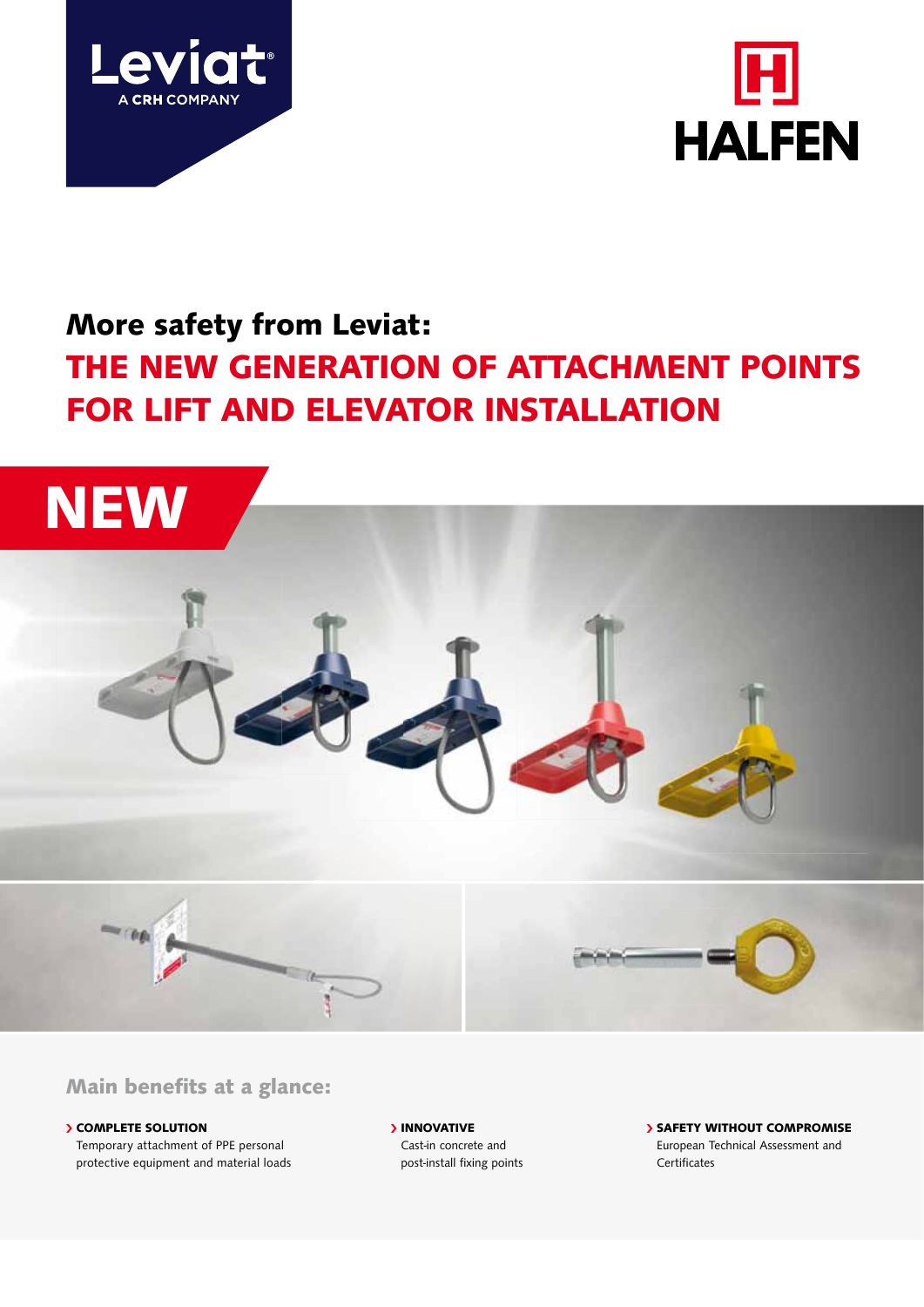# SAFE ATTACHMENT POINTS for PPE and material loads

The safety of the installation team is our main priority. Lift and elevator installation without scaffolding requires approved cast-in attachment points at the top of the shaft for safe and temporary suspension of loads.

Whether cast-in concrete or for post installation, the new generation of HALFEN Attachment points for use in lift and elevator construction projects provides safe and professional solutions for attachment of PPE personal fall protection equipment and suspension of material loads.

### Attachment points for material loads

The HALFEN HLX Lift-Box is used as an auxilary aid for servicing lifts and elevators and installation of interior fittings in shafts. The lift-box is delivered ready-to-install and provides a safe, temporary fixing point for initial installation and during later maintenance.

#### HALFEN HLX Lift-Box

HALFEN HLX Lift-Box for casting in concrete with CE marking is compliant with ETA-17/0488

Load capacity: 1500 kg, 2000 kg or 4000 kg

#### HALFEN HLX Lift-Box PI

HALFEN HLX Lift-Box PI for post installation with CE marking is compliant with EC Machinery Directive 2006/42/EG

Load capacity: 500 kg, 1000 kg, 2500 kg or 4000 kg



### Product features & benefits

- > Innovative: self-releasing and locking chain link and easy fold-back
- > Safety: European approved and twist-proof
- > Installation: ready-to-install as well as low own-weight for quick and easy installation
- > Versatile: versions with cable loop or chain link
- **> Digital Tools:** BIM capable CAD files available for use with the DigiPara Liftdesigner planning software



### Product features & benefits

- > Safety: CE marking in acc. with Machinery Directive and twist-proof
- > Installation: easy installation and minimal required slab thickness
- > Versatile: for post installation
- **Economical:** efficient use of materials and four available load classes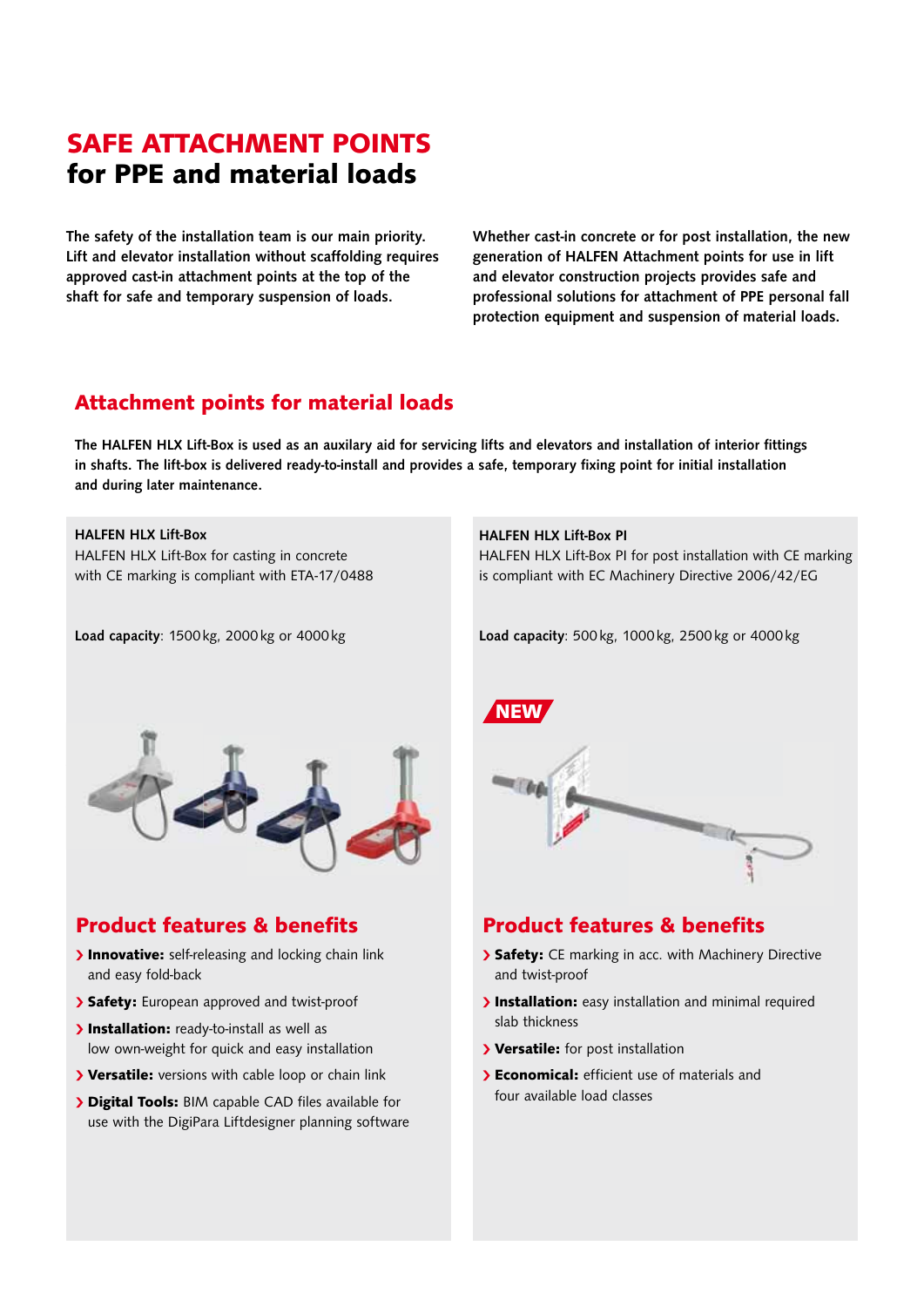

### Solutions for the attachment of personal fall protection equipment

The HALFEN Attachment systems for personal protective equipment are safe and qualified products for installation in the lift/elevator shaft, and depending on the type, are suitable as fall protection for a maximum of two or four persons.

#### HALFEN HLX Lift-Box PSA

HALFEN HLX Lift-Box PSA for casting in concrete with CE marking is compliant with ETA-22/0184.

#### Load capacity: up to 4 persons



#### Product features & benefits

- > Safety: European approved and twist-proof
- > Installation: ready-to-install as well as low own-weight for quick and easy installation
- > Product range: same design as HLX Lift-Box for material loads with distinct colour markings to prevent mix-ups
- > Standard package: delivery to the construction site as standard set  $3+1$  ( $3 \times$  HLX for material loads and  $1 \times$  HLX for PPE)

#### HALFEN PSA-PI

HALFEN Injection system HB-VMZ-IG M16 with CE marking is compliant with ETA-07/0256 and eyebolt for post installation tested by Certification body acc. to DIN EN 795 and CEN/TS 16415

Load capacity: up to 2 persons



### Product features & benefits

- > Safety: tested by certification body in compliance with DIN EN 795 and CEN/TS 16415
- > Versatile: for post installation
- > Product range: both components available in galvanized or stainless steel versions
- > User-friendly: low weight eyebolt